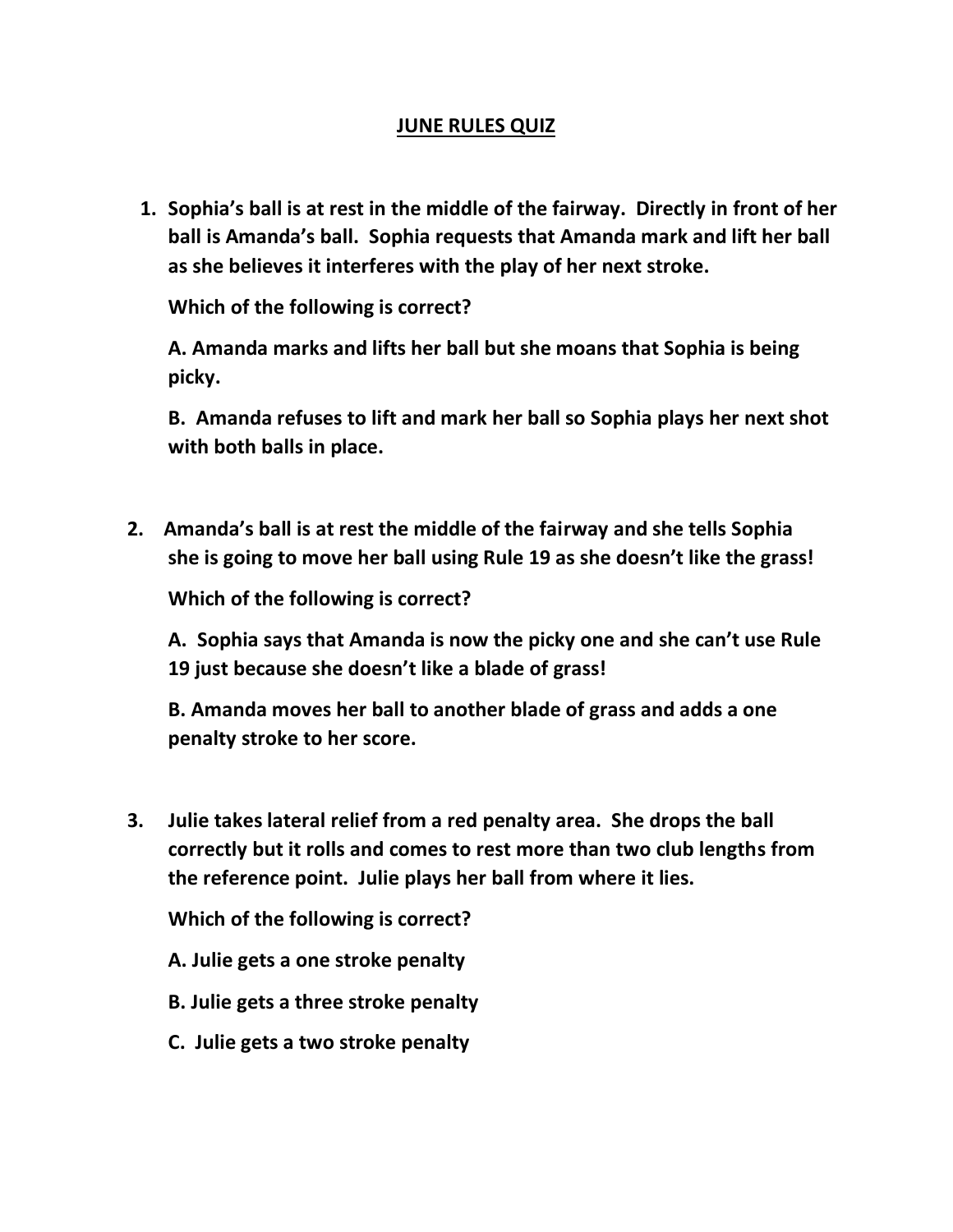- **4. Amanda's ball lies in between tree roots and now that Sophia understands the Unplayable Ball Rule she suggests to Amanda that she should take Unplayable ball relief. Sophia is now much nicer to Amanda but......What is the ruling???**
- **5. Julie and Mary are playing together on a new course and before Julie makes her next shot Mary advises Julie to be aware that there is a lake over the hill ahead of them.**

**Which of the following is correct?**

- **A. Mary gets a two stroke penalty for giving Julie advice**
- **B. Julie gets a two stroke penalty for taking advice**
- **C. Neither player is penalized**
- **6. Which of the following are USGA "recommendations" to encourage prompt pace of play?**

**A. Play out of turn when it is safe and responsible to do so, ready golf.**

**B. A player should make a stroke in no more than 40 seconds (and in preferably less time) once the player is able to play without interference or distraction.**

**C. A player should play promptly throughout the round by preparing in advance for each stroke, moving promptly between strokes and in going to the next tee.**